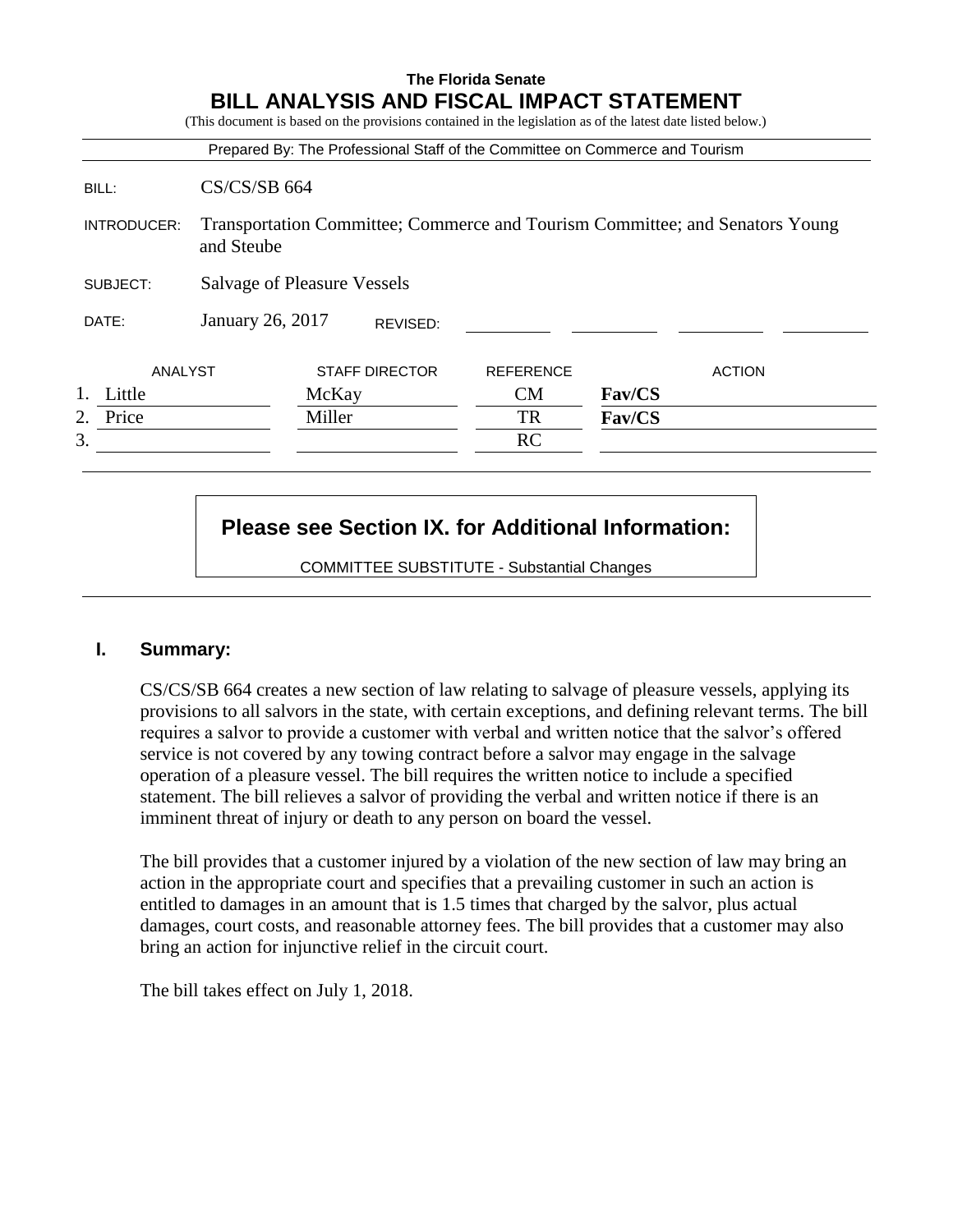# **II. Present Situation:**

### **Salvage of Vessels**

Admiralty law encourages seamen to render prompt aid to vessels and property in peril at sea by authorizing vessels of the United States and numbered motorboats owned by citizens to engage in any salvage operation within the territorial waters of the United States.<sup>1</sup>

An award for salvage is "the compensation allowed to persons by whose voluntary assistance a ship at sea or her cargo or both have been saved in whole or in part from impending sea peril."<sup>2</sup>

To assert a valid salvage claim, a salvor must establish three necessary elements:

- That a marine peril<sup>3</sup> existed;
- That the salvage service was rendered voluntarily and was not required as an existing duty or from a special contract; and
- That the salvage service rendered contributed to success, in whole or in part, in saving the ship from the marine peril.<sup>4</sup>

Federal district courts have original jurisdiction of "any civil case of admiralty or maritime jurisdiction, saving to suitors in all cases all other remedies to which they are otherwise entitled."<sup>5,6</sup> The amount of an award for salvage can vary greatly.<sup>7</sup> Traditionally, courts have considered the following factors in determining an award for salvage:

- The labor expended by the salvors in rendering the salvage service;
- The promptitude, skill, and energy displayed in rendering the salvage service;
- The value of the property employed by the salvors in rendering the service; and
- The danger to which such property was exposed;
- The risk incurred by the salvors in securing the property from the impending peril;
- The value of the property employed by the salvors in rendering the service and the danger to which such property was exposed;
- The risk incurred by the salvors in securing the property from the impending peril;
- The value of the property saved; and
- The degree of danger from which the property was rescued.<sup>8</sup>

<sup>5</sup> 28 U.S.C. s. 1333.

<sup>7</sup> *Biscayne Towing & Salvage, Inc. v. Kilo Alfa Ltd.,* 2004 WL 3310573 (S.D. Fla 2004).

 $\overline{a}$  $1$  19 C.F.R. s. 4.97(a) (1969).

<sup>2</sup> *The Sabine*, 101 U.S. 384, 384 (1879).

<sup>&</sup>lt;sup>3</sup> Marine peril does not necessarily require immediate or actual danger so long as at the time the assistance was rendered the ship was in a situation that might expose her to loss or destruction. *Fine v. Rockwood*, 895 F. Supp. 306, 309 (S.D. Fla 1995). <sup>4</sup> Id. See also Klein v. Unidentified Wreck & Abandoned Sailing Vessel, 785 F.2d 1511, 1515 (11<sup>th</sup> Cir. 1985).

<sup>&</sup>lt;sup>6</sup> The "saving to suitors clause" has been interpreted to allow state courts concurrent jurisdiction over common law claims arising in connection with admiralty claims. *See Sebastian Tow Boat & Salvage, Inc. v. Vernon Slavens & Allstate Floridian Insurance Co.,* 16 FLW Fed, D187 (M.D. Fla. 2002) (holding that the state court has concurrent jurisdiction, so long as the case proceeded *in personam* rather than *in rem,* and the cause of action arose from a contract entered into by both parties).

<sup>8</sup> *The Blackwell*, 77 U.S. 1 (1869).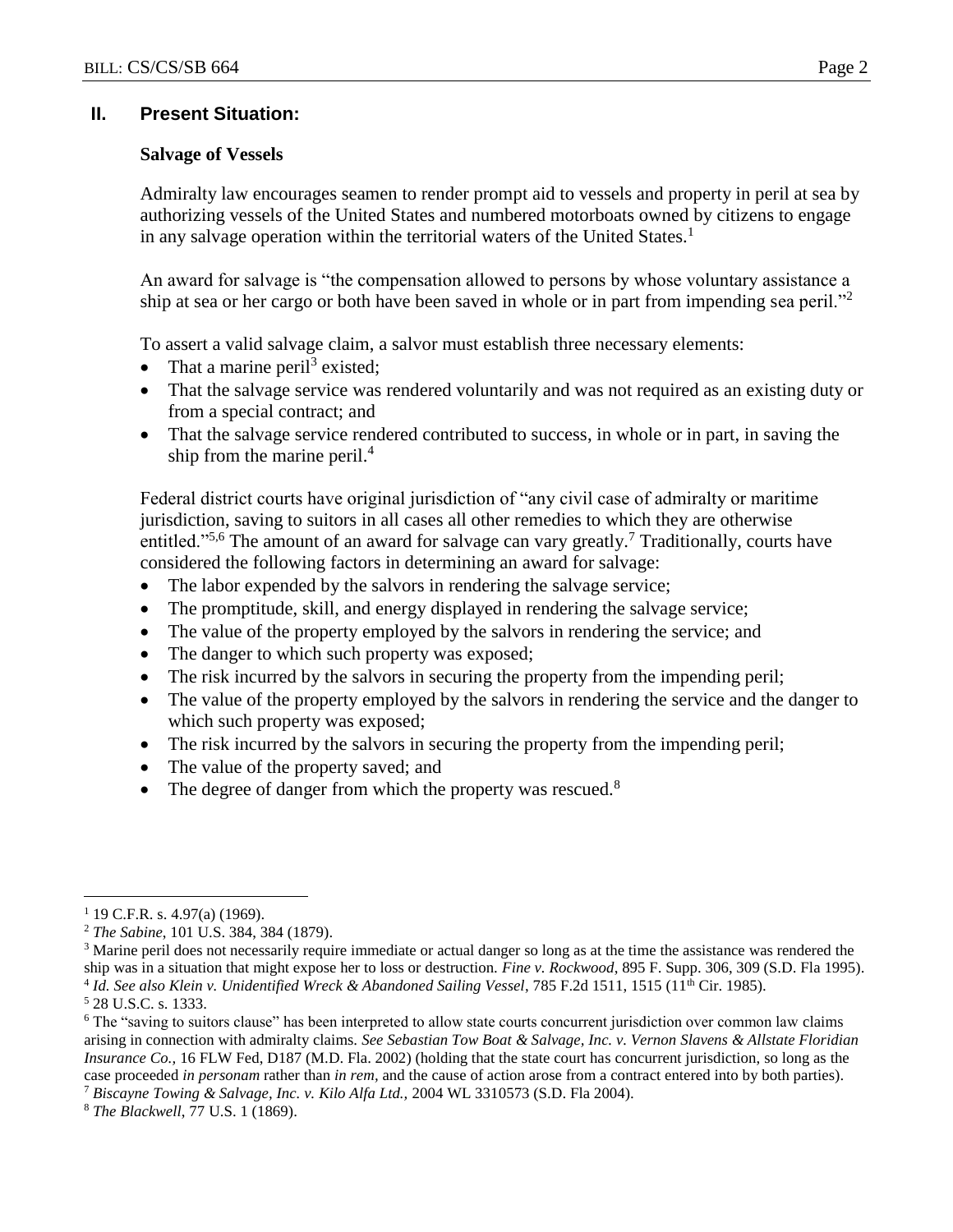$\overline{a}$ 

In an effort to establish uniformity in determining the amount of a salvage award, The 1989 International Convention on Salvage<sup>9</sup> added additional factors to consider in determining the amount of a salvage award. The additional factors include consideration for the prevention or minimization of environmental damage.<sup>10</sup>

Generally, state courts may apply state law to maritime actions so long as there is no conflict with federal law.<sup>11</sup>

# **III. Effect of Proposed Changes:**

The bill creates s. 559.952, F.S., relating to salvage of pleasure vessels. The bill applies the new section to all salvors operating in Florida, with the exception of:

- Any person who performs salvage work while employed by a municipal, county, state, or federal government when carrying out the functions of that government;
- Any person who engages solely in salvage work for:
	- o Pleasure vessels that are owned, maintained, and operated exclusively by such person and for the person's own use; or
	- o For-hire pleasure vessels that are rented for periods of 30 days or less;
- Any person who owns or operates a marina or shore-based repair facility and is in the business of repairing pleasure vessels, where the salvage work takes place exclusively at the person's facility;
- Any person who is in the business of repairing pleasure vessels who performs the repair work at a landside or shoreside location designated by the customer; or
- Any person who is in the business of recovering, storing, or selling pleasure vessels on behalf of insurance companies that insure the vessels.

The bill provides the definitions for the customer,<sup>12</sup> employee,<sup>13</sup> pleasure vessel,<sup>14</sup> salvage work,<sup>15</sup> and salvor.<sup>16</sup>

<sup>9</sup> United Nations, *International Convention on Salvage*, *available at* 

[https://treaties.un.org/doc/Publication/UNTS/Volume%201953/v1953.pdf](https://treaties.un.org/doc/Publication/UNTS/Volume%201953/v1953.pdf,) (last visited Dec. 1, 2017).

<sup>&</sup>lt;sup>10</sup> *International Convention on Salvage, 1989*,<http://treaties.fco.gov.uk/docs/pdf/1996/TS0093.pdf> (last visited Dec. 1, 2017); International Maritime Organization, *International Convention on Salvage*, *available at*

[http://www.imo.org/en/About/Conventions/ListOfConventions/Pages/International-Convention-on-Salvage.aspx,](http://www.imo.org/en/About/Conventions/ListOfConventions/Pages/International-Convention-on-Salvage.aspx) (last visited Dec. 1, 2017).

<sup>&</sup>lt;sup>11</sup> Madruga v. Superior Court of State of California ex. Rel San Diego County, 346 U.S. 556 (1954). See the discussion under the "Other Constitutional Issues" heading below for further details.

<sup>&</sup>lt;sup>12</sup> "Customer" means the person to whom a salvor offers salvage work.

<sup>&</sup>lt;sup>13</sup> "Employee" means an individual who is employed full-time or part-time by a salvor and performs salvage work.

<sup>&</sup>lt;sup>14</sup> "Pleasure vessel" means any watercraft no more than 60 feet in length which is used solely for personal pleasure, family use, or the transportation of executives, persons under the employment, and guests of the owner.

<sup>&</sup>lt;sup>15</sup> "Salvage work" means any assistance, services, repairs, or other efforts rendered by a salvor relating to saving, preserving, or rescuing a pleasure vessel or its passengers and crew which are in marine peril. Salvage work does not include towing a vessel.

<sup>&</sup>lt;sup>16</sup> "Salvor" means a person in the business of voluntarily providing assistance, services, repairs, or other efforts related to saving, preserving, or rescuing a pleasure vessel or the vessel's passengers and crew which are in marine peril in exchange for compensation.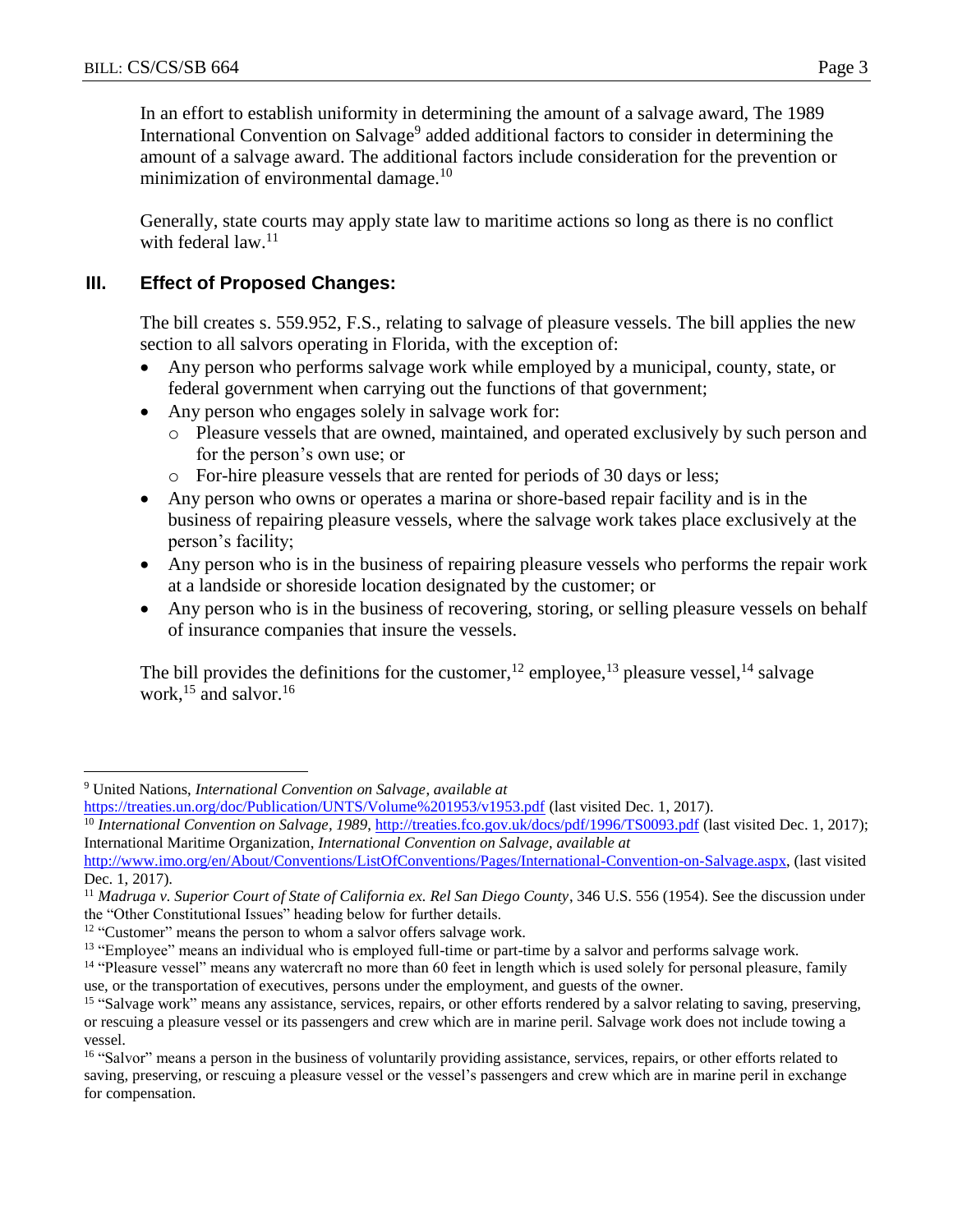The bill requires a salvor to provide a customer with verbal and written notice that the service offered is not covered by any towing contract before a salvor may engage in the salvage operation of a pleasure vessel. The written notice must include a specified statement in capital letters of at least 12-point type notifying a customer, in general, that:

- The service offered is salvage work not covered by any towing contract.
- Salvage work allows the salvor to bill you, or your insurance company for charges at a later date.
- The salvor shall calculate the charges according to federal salvage law.
- Such charges may exceed a charge based on a time and materials calculation and could amount to as much as the entire value of the vessel and its contents.
- The customer's only recourse to challenge any salvage charges is by a lawsuit in federal court or, if the customer agrees, by binding arbitration.
- The customer may agree to charges with the salvor before work begins, which is the maximum amount the salvor may charge.
- The customer has a right to reject the salvor's offer of service if the salvor will not agree to a charge before beginning work.

The bill relieves a salvor of the obligation to provide the required verbal and written notice if an imminent threat of injury or death to any person on board the vessel exists.

A customer injured by a violation of the provisions of the new section of law is authorized to bring an action for relief in the appropriate court. The bill provides that a customer that prevails in such action is entitled to:

- Damages in the amount of 1.5 times that charged by the salvor;
- Actual damages;
- Court costs; and
- Reasonable attorney fees.

The bill provides that the customer may also bring an action for injunctive relief in the circuit court and that the remedies provided are in addition to any other remedy provided by law.

The bill provides an effective date of July 1, 2018.

# **IV. Constitutional Issues:**

A. Municipality/County Mandates Restrictions:

None.

B. Public Records/Open Meetings Issues:

None.

C. Trust Funds Restrictions:

None.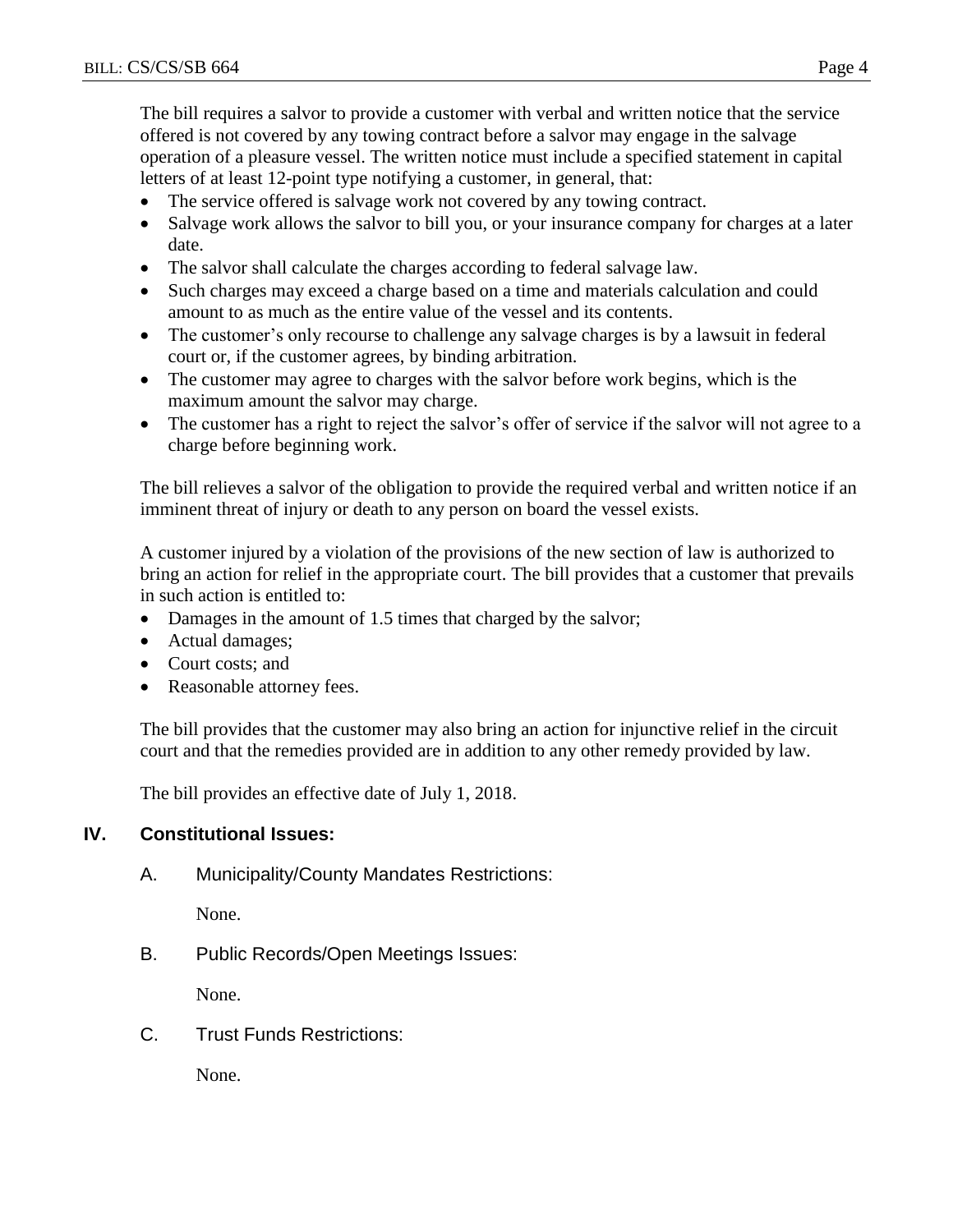### D. Other Constitutional Issues:

The U.S. Constitution grants federal district courts judicial power over of any civil case of admiralty or maritime jurisdiction.<sup>17</sup> While it is established that federal courts have exclusive jurisdiction over *in rem* actions,<sup>18</sup> courts are split as to whether states can handle admiralty or maritime *in personam* claims for *quantum meruit. <sup>19</sup>* As noted, state courts generally may apply state law to maritime actions so long as there is no conflict with federal law.<sup>20</sup>

The bill provides a legal remedy for injured customers and directs the court to award damages to a prevailing customer, including reasonable attorney fees. Federal maritime law does not award attorney fees to a prevailing party.<sup>21</sup> It is unclear whether a federal court or state court would have jurisdiction over a dispute arising from the written estimate for services required by the bill. If the dispute is considered an *in personam* claim concerning a contractual agreement, it may fall within the jurisdiction of a state court. However, if a dispute arising from the written estimate is considered to fall within federal maritime jurisdiction, the language in the bill directing the court to award attorney fees to the prevailing party may be preempted.

### **V. Fiscal Impact Statement:**

A. Tax/Fee Issues:

None.

B. Private Sector Impact:

Individuals in need of salvage work for a pleasure vessel may see a reduction in the cost of salvage work if they are afforded an opportunity to arrive at agreed-upon charges before any salvage work is performed.

Salvors may incur costs associated with:

- Providing the required verbal and written notices.
- Participating in potential litigation that may result in the payment of the specified damages, costs, and attorney fees.

 $\overline{a}$ 

<sup>17</sup> U.S. Const. Art. III, ss. 1 and 2.

<sup>18</sup> *Supra* note 11.

<sup>&</sup>lt;sup>19</sup> See Metropolitan Dade County v. One (1) Bronze Cannon, 537 F.Supp. 923 (S.D. Fla. 1982) (explaining the "saving to suitors" clause affords litigants a choice of remedies but not forums) and *Lewis v. JPI Corp.*, Case No. 07-20103-CIV-TORRES (S.D. Fla. 2009) ("The salvage award, which is unique to maritime and admiralty law, is not one of *quantum meruit* as compensation for work performed"). *Compare Sebastian Tow Boat & Salvage, supra* note 6 and *Phillips v. Sea Tow/ Sea Spill of Savannah,* 578 S.E.2d 846 (Ga. 2002).

<sup>20</sup> *Madruga*, 346 U.S. 556 (1954).

<sup>21</sup> *Garan Inc. v. MV Aivik*, 907 F.Supp. 397 (S.D. Fla. 1995) (holding that absent specific federal statutory authorization, federal maritime law does not entitle a prevailing party an award of attorney fees).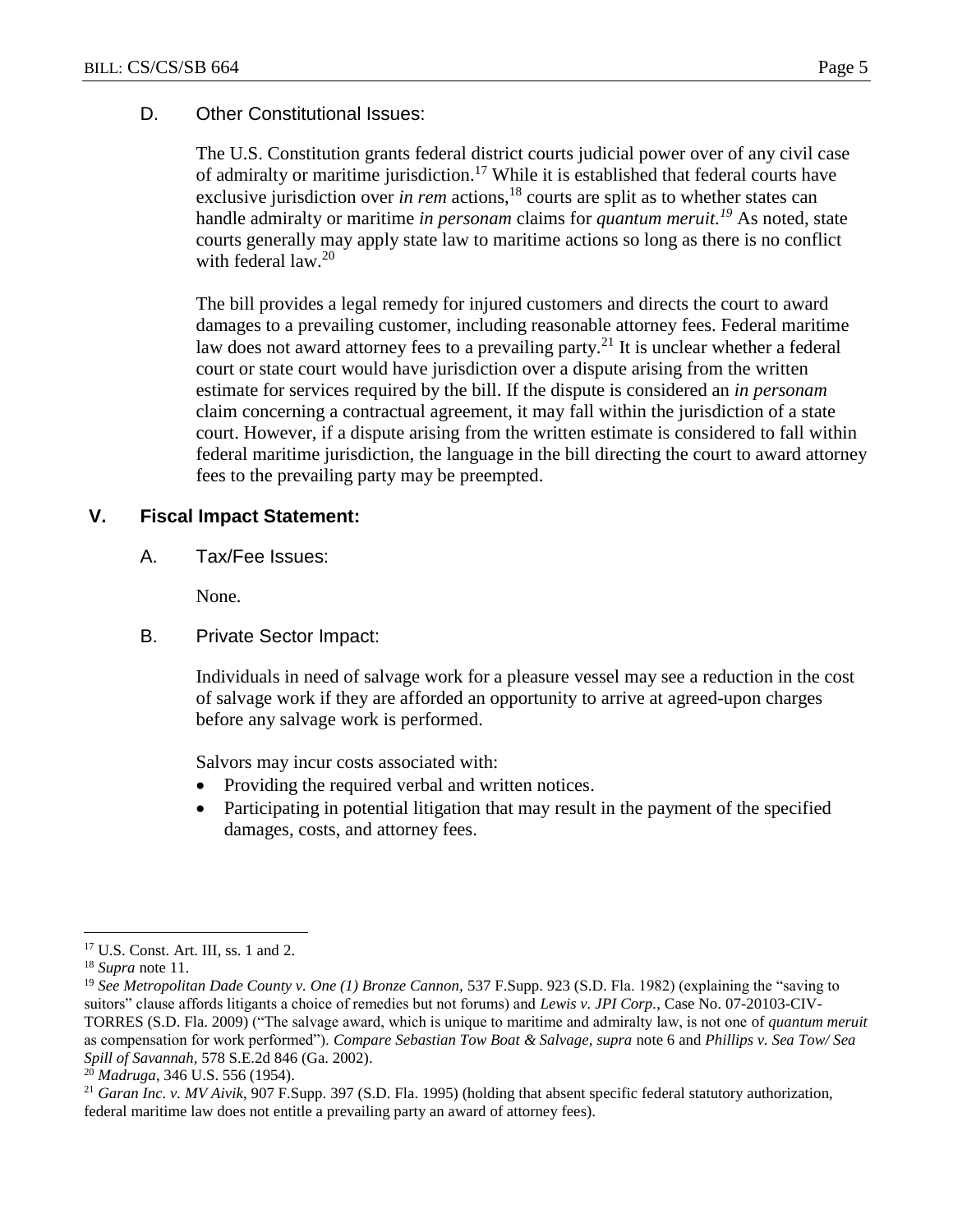## C. Government Sector Impact:

Indeterminate impact to the Florida Court System depending on the volume and complexity of civil lawsuits filed as result of the bill.

## **VI. Technical Deficiencies:**

None.

### **VII. Related Issues:**

None.

### **VIII. Statutes Affected:**

This bill creates the following section of the Florida Statutes: 559.952.

### **IX. Additional Information:**

A. Committee Substitute – Statement of Substantial Changes: (Summarizing differences between the Committee Substitute and the prior version of the bill.)

#### **CS by Transportation on January 25, 2018:**

The committee adopted a delete-all amendment that generally replaces the text of the bill as follows:

- Requires a salvor to provide a customer with verbal and written notice that the salvor's offered service is not covered by any towing contract before a salvor may engage in the salvage operation of a pleasure vessel.
- Requires the written notice to include a specified statement, including, among other items, that a customer's only recourse to challenge assessed salvage charges is by a lawsuit in federal court or, if agreed to, binding arbitration.
- Relieves a salvor of providing the verbal and written notice if there is an imminent threat of injury or death to any person on board the vessel.
- Provides that a customer injured by a violation of the new section of law may bring an action in the appropriate court.
- Deems a prevailing customer in such an action entitled to damages in an amount that is 1.5 times that charged by the salvor, plus actual damages, court costs, and reasonable attorney fees.
- Provides that a customer may also bring an action for injunctive relief in the circuit court.

#### **CS by Commerce and Tourism Committee on December 4, 2017:**

The bill is amended to:

- Clarify that the bill does not apply to any person who is in the business of recovering, storing, or selling pleasure vessels on behalf of insurance companies that insure the vessels;
- Make a technical change to correct the sequential order of the parts and statutes within ch. 559, F.S.; and